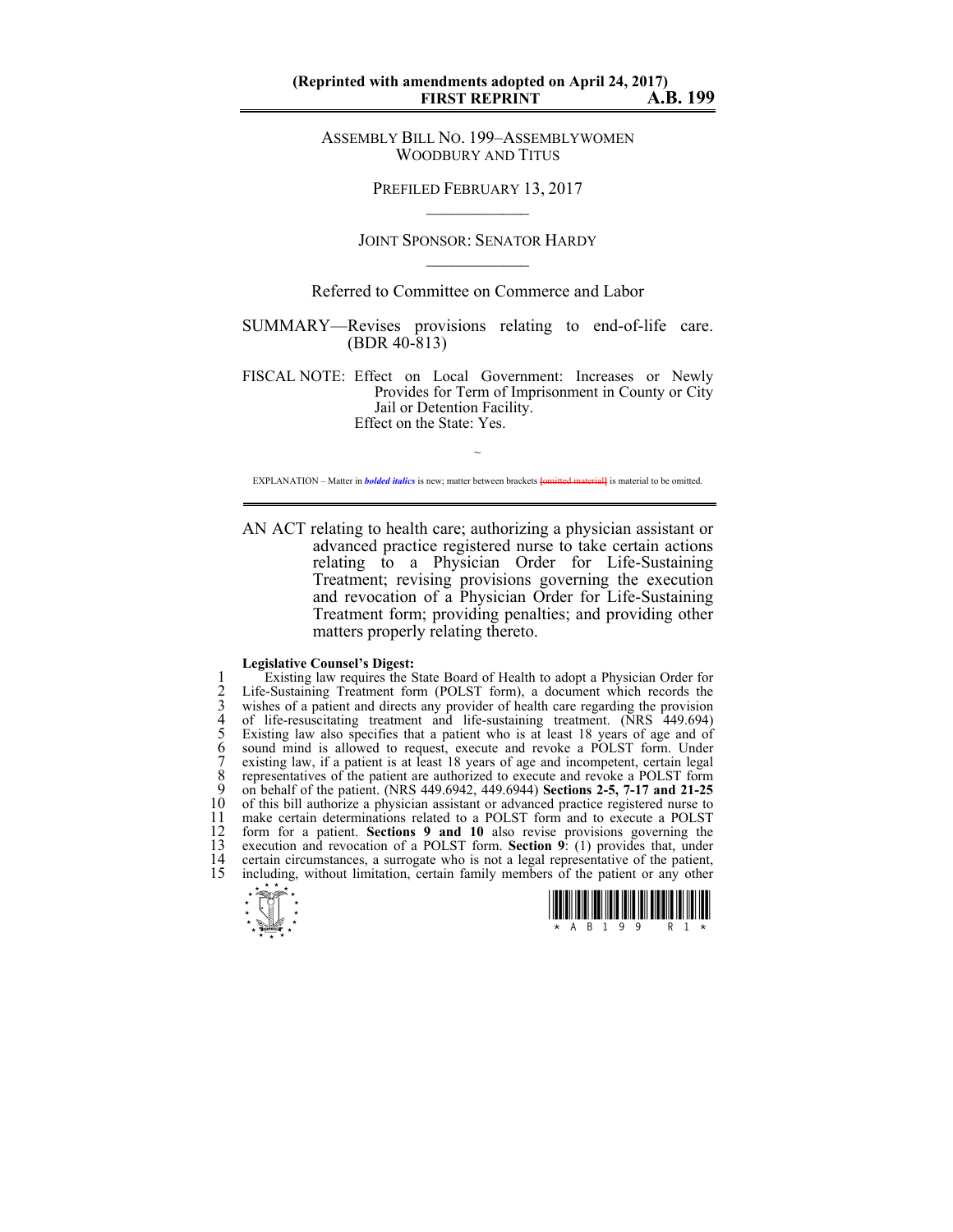16 adult who has exhibited special care or concern for the patient, is familiar with the 17 values of the patient and willing and able to make health care decisions for the 17 values of the patient and willing and able to make health care decisions for the 18 patient, is authorized to request and execute a POLST form for the patient; and (2) revises the standard for determining whether a patient has the capacity to request and execute a POLST form. **Section 10** revises the standard for determining whether a patient has the capacity to revoke a POLST form so that the standard matches the standard set forth in **section 9** for determining whether the patient has the capacity to execute a POLST form.

19 revises the standard for determining whether a patient has the capacity to request<br>
20 and execute a POLST form. Section 10 revises the standard for determining<br>
21 whether a patient has the capacity to revoke a POLST f Existing law contains provisions for resolving potential conflicts between a POLST form and another type of instrument governing the withholding or withdrawal of life-resuscitating treatment and life-sustaining treatment. (NRS 27 449.6946) **Section 11** requires a provider of health care to honor a declaration, direction or order set forth in a POLST form to provide life-resuscitating treatment 29 if the declaration, direction or order is executed after a do-not-resuscitate identification was issued to the patient.

## THE PEOPLE OF THE STATE OF NEVADA, REPRESENTED IN SENATE AND ASSEMBLY, DO ENACT AS FOLLOWS:

1 **Section 1.** Chapter 449 of NRS is hereby amended by adding 2 thereto the provisions set forth as sections  $2 \text{ to } 5$ , inclusive, of this act.  $3$  act.<br>4

**Sec. 2.** *"Advanced practice registered nurse" means a registered nurse who holds a valid license as an advanced practice registered nurse issued by the State Board of Nursing pursuant to NRS 632.237.* 

8 **Sec. 3.** *"Attending advanced practice registered nurse"*  9 *means an advanced practice registered nurse who has primary*  10 *responsibility for the treatment and care of the patient.* 

11 **Sec. 4.** *"Attending physician assistant" means a physician*  12 *assistant who has primary responsibility for the treatment and*  13 *care of the patient.* 

14 **Sec. 5.** *"Physician assistant" means a person who holds a*  15 *license as a physician assistant pursuant to chapter 630 or 633 of*  16 *NRS.* 

17 **Sec. 6.** NRS 449.691 is hereby amended to read as follows:

18 449.691 As used in NRS 449.691 to 449.697, inclusive, *and*  19 *sections 2 to 5, inclusive, of this act,* unless the context otherwise 20 requires, the words and terms defined in NRS 449.6912 to 21 449.6934, inclusive, *and sections 2 to 5, inclusive, of this act* have 22 the meanings ascribed to them in those sections.

23 **Sec. 7.** NRS 449.693 is hereby amended to read as follows:

24 449.693 **[**"Physician**]** *"Provider* Order for Life-Sustaining 25 Treatment form" or "POLST form" means the form prescribed 26 pursuant to NRS 449.694 that:

27 1. Records the wishes of the patient; and

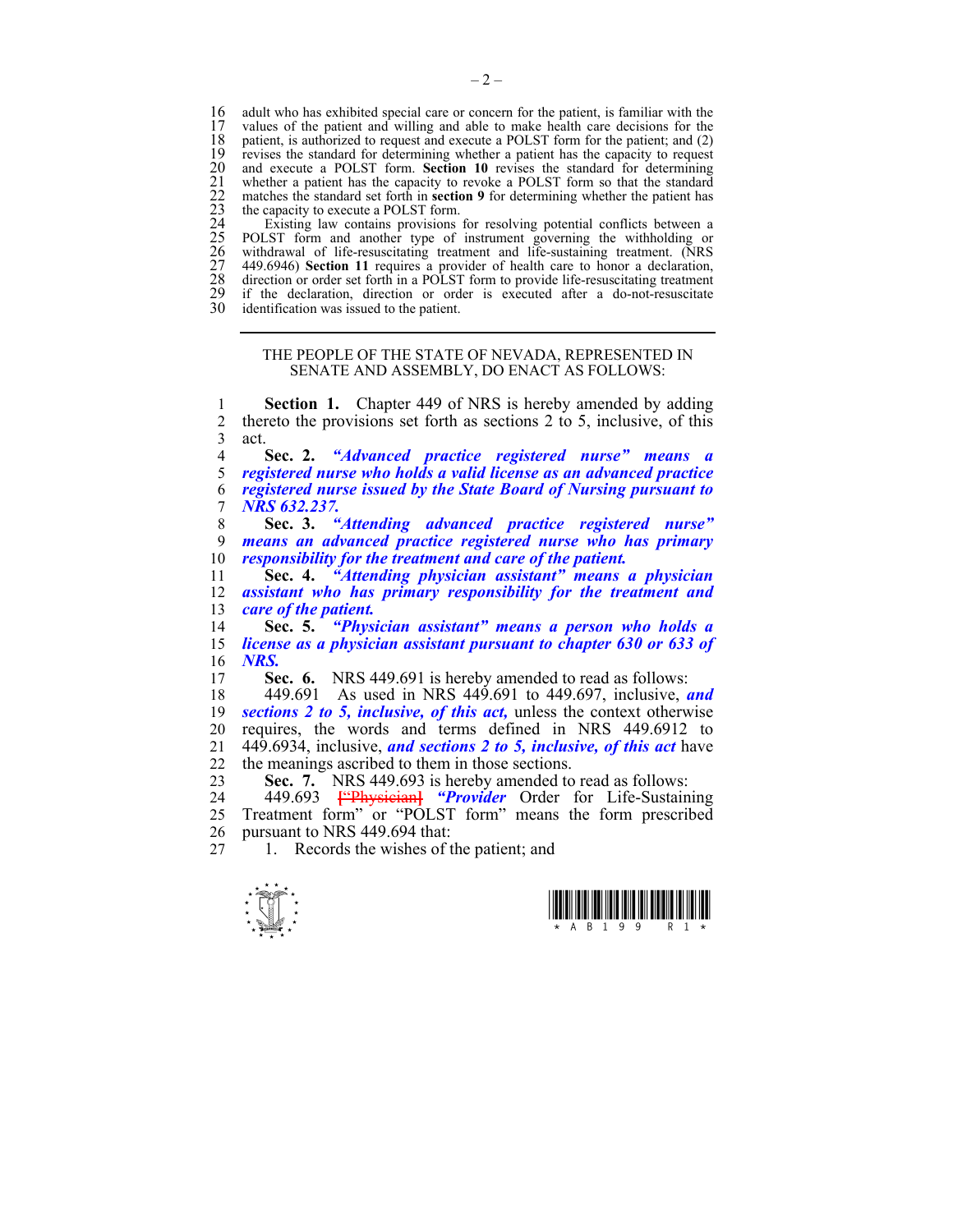1 2. Directs a provider of health care regarding the provision of 2 life-resuscitating treatment and life-sustaining treatment life-resuscitating treatment and life-sustaining treatment.

3 **Sec. 8.** NRS 449.694 is hereby amended to read as follows:

4 449.694 The Board shall prescribe a standardized **[Physician]**<br>5 **Provider** Order for Life-Sustaining Treatment form, commonly *Provider* Order for Life-Sustaining Treatment form, commonly 6 known as a POLST form, which:

7 1. Is uniquely identifiable and has a uniform color;

8 2. Provides a means by which to indicate whether the patient 9 has made an anatomical gift pursuant to NRS 451.500 to 451.598, 10 inclusive;

11 3. Gives direction to a provider of health care or health care 12 facility regarding the use of emergency care and life-sustaining 13 treatment;

14 4. Is intended to be honored by any provider of health care who 15 treats the patient in any health-care setting, including, without 16 limitation, the patient's residence, a health care facility or the scene 17 of a medical emergency; and

18 5. Includes such other features and information as the Board 19 may deem advisable.

20 **Sec. 9.** NRS 449.6942 is hereby amended to read as follows:

21 449.6942 1. A physician *, physician assistant or advanced*  22 *practice registered nurse* shall take the actions described in 23 subsection  $2^{\degree}$ 

24 (a) If the physician *, physician assistant or advanced practice*  25 *registered nurse* diagnoses a patient with a terminal condition;

26 (b) If the physician *, physician assistant or advanced practice*  27 *registered nurse* determines, for any reason, that a patient has a life 28 expectancy of less than 5 years; or  $(29 \t (c)$  At the request of a patient

 $(c)$  At the request of a patient.

30 2. Upon the occurrence of any of the events specified in 31 subsection 1, the physician *, physician assistant or advanced*  32 *practice registered nurse* shall explain to the patient:

33 (a) The existence and availability of the **[**Physician**]** *Provider*  34 Order for Life-Sustaining Treatment form;

35 (b) The features of and procedures offered by way of the POLST 36 form; and

37 (c) The differences between a POLST form and the other types 38 of advance directives.

39 3. **[**Upon the request of the patient, the**]** *The* physician *,*  40 *physician assistant or advanced practice registered nurse* shall complete the POLST form based on the preferences and medical 42 indications of the patient **[**.**]** *, upon the request of:* 

43 *(a) If the patient is 18 years of age or older and the physician,*  44 *physician assistant or advanced practice registered nurse*  45 *determines that the patient has the capacity to make decisions* 



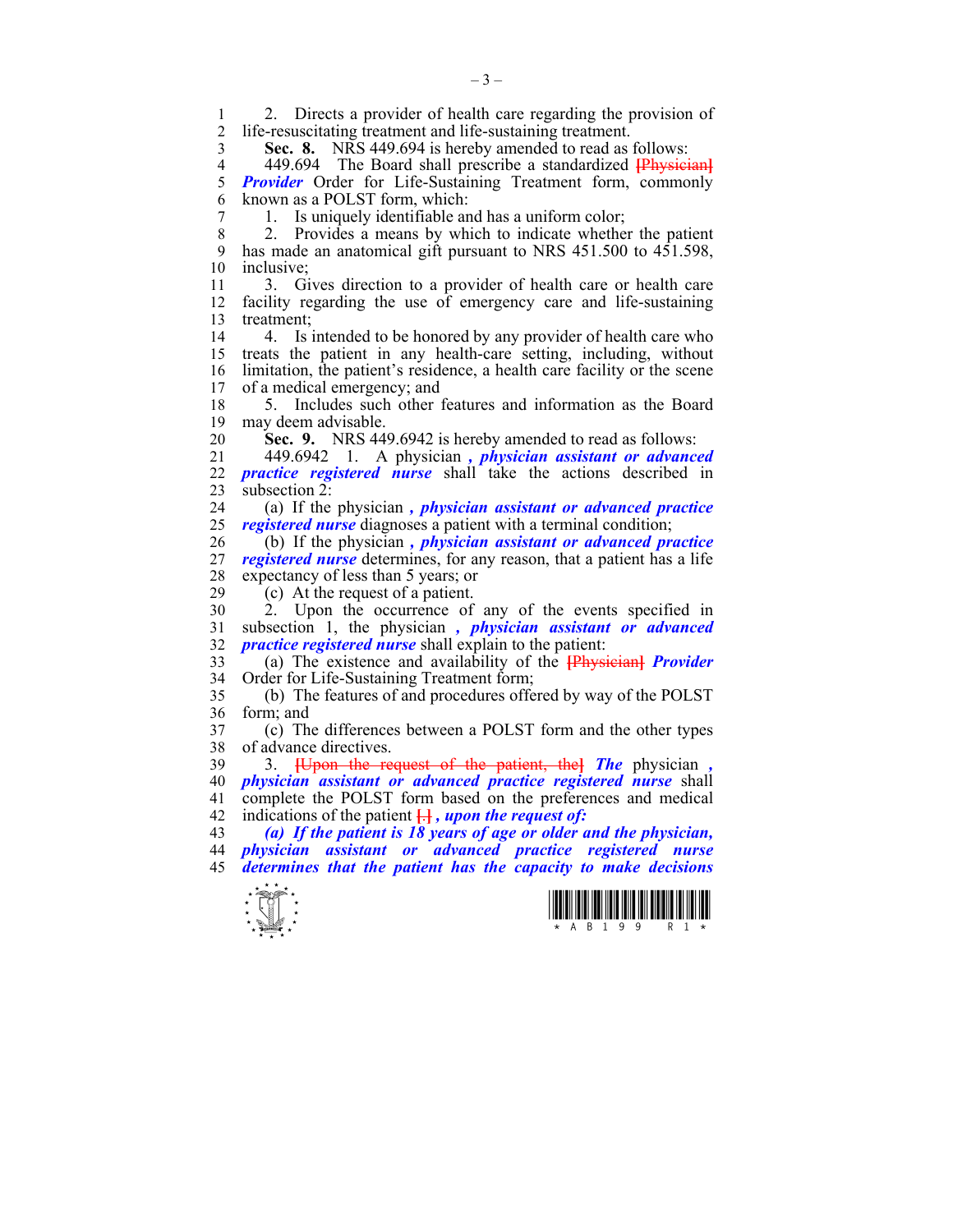*regarding his or her wishes for the provision of life-resuscitating treatment and life-sustaining treatment, the patient.* 

*(b) If the patient is 18 years of age or older and the physician, physician assistant or advanced practice registered nurse determines that the patient lacks the capacity to make decisions regarding his or her wishes for the provision of life-resuscitating treatment and life-sustaining treatment:* 

*(1) The representative of the patient; or* 

*(2) If no person is a representative of the patient and a valid POLST form has not been executed by the patient or the representative of the patient, a surrogate of the patient who has the capacity to make decisions regarding the provision of life-resuscitating treatment and life-sustaining treatment for the*   $$ 

*(c) If the patient is less than 18 years of age, the patient and a parent or legal guardian of the patient.* 

17 4. A POLST form is valid upon execution by a physician *, physician assistant or advanced practice registered nurse* and:

19 (a) If the patient is 18 years of age or older and **[**of sound mind,**]** *the physician, physician assistant or advanced practice registered nurse determines that the patient has the capacity to make decisions regarding his or her wishes for the provision of life-resuscitating treatment and life-sustaining treatment,* the 24 patient.  $\frac{1}{2}$ 

25 (b) If the patient is 18 years of age or older and **[**incompetent,**]** 26 the *physician, physician assistant or advanced practice registered nurse determines that the patient lacks the capacity to make decisions regarding his or her wishes for the provision of liferesuscitating treatment and life-sustaining treatment:* 

*(1) The* representative of the patient; or

*(2) If no person is a representative of the patient and a valid POLST form has not been executed by the patient or the representative of the patient, a surrogate of the patient who has the capacity to make decisions regarding the provision of life-resuscitating treatment and life-sustaining treatment for the patient.* 

37 (c) If the patient is less than 18 years of age, **[**the patient and**]** a 38 parent or legal guardian of the patient.

39 5. *If, pursuant to subsection 3, a valid POLST form has been executed by a representative or surrogate of the patient and a provider of health care or the representative or surrogate of the patient believes that the patient has regained the capacity to make decisions regarding his or her wishes for the provision of life-resuscitating treatment and life-sustaining treatment, a physician, physician assistant or advanced practice registered nurse must* 



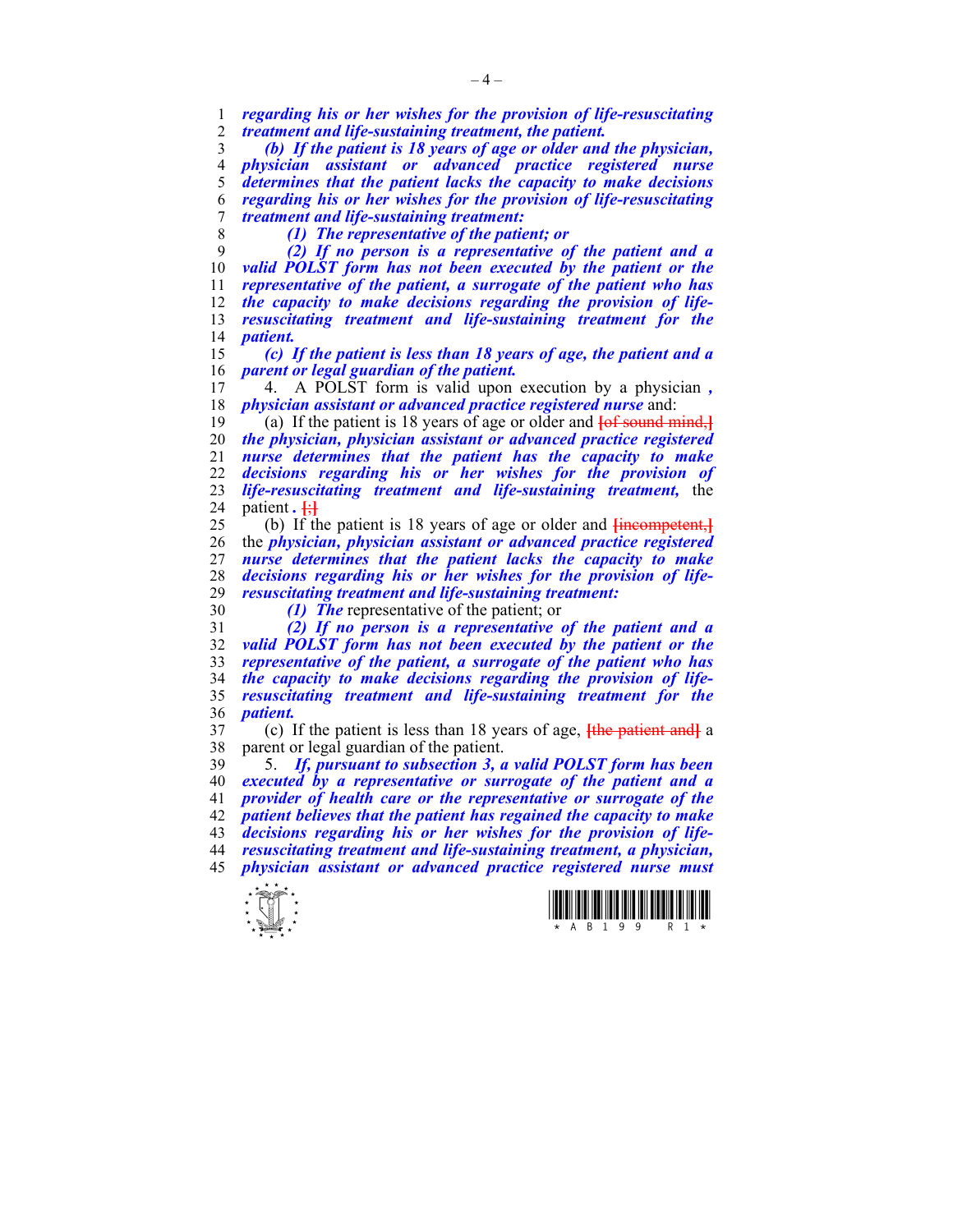*examine the patient and inform the patient of the execution of the POLST form. If the physician, physician assistant or advanced practice registered nurse determines that the patient regained the capacity to make decisions regarding his or her wishes for the provision of life-resuscitating treatment and life-sustaining treatment, the patient may approve the execution of the POLST form or, pursuant to NRS 449.6944, revoke the POLST form executed for the patient by his or her representative or surrogate. If the patient approves the execution of the POLST form executed by his or her representative or surrogate, such approval must be made a part of the medical record of the patient and the POLST form is deemed to be valid. The physician, physician assistant or advanced practice registered nurse who examined the patient must notify the representative or surrogate of the patient who executed the POLST form of the decision of the patient to approve or revoke the POLST form.* 

*6. For the purpose of determining whether a surrogate of the patient is authorized to request and execute a POLST form pursuant to subsections 3 and 4, respectively:* 

*(a) If a class entitled to decide whether to request and execute a POLST form is not reasonably available for consultation and capable of deciding or declines to decide, the next class is authorized to decide, but an equal division in a class does not authorize the next class to decide.* 

*(b) A decision to request and execute a POLST form must be made in good faith and is not valid if it conflicts with the expressed intention of the patient.* 

*(c) A decision of the physician, physician assistant or advanced practice registered nurse acting in good faith that a decision to request and execute a POLST form is valid or invalid is conclusive.* 

*7.* As used in this section **[**, "terminal**]** *:* 

*(a) "Surrogate of the patient" means the following persons, in order of priority:* 

*(1) The spouse of the patient;* 

*(2) An adult child of the patient or, if there is more than one adult child, a majority of the adult children who are reasonably available for consultation;* 

*(3) The parents of the patient;* 

*(4) An adult sibling of the patient or, if there is more than one adult sibling, a majority of the adult siblings who are reasonably available for consultation;* 

*(5) The nearest other adult relative of the patient by blood or adoption who is reasonably available for consultation; or* 



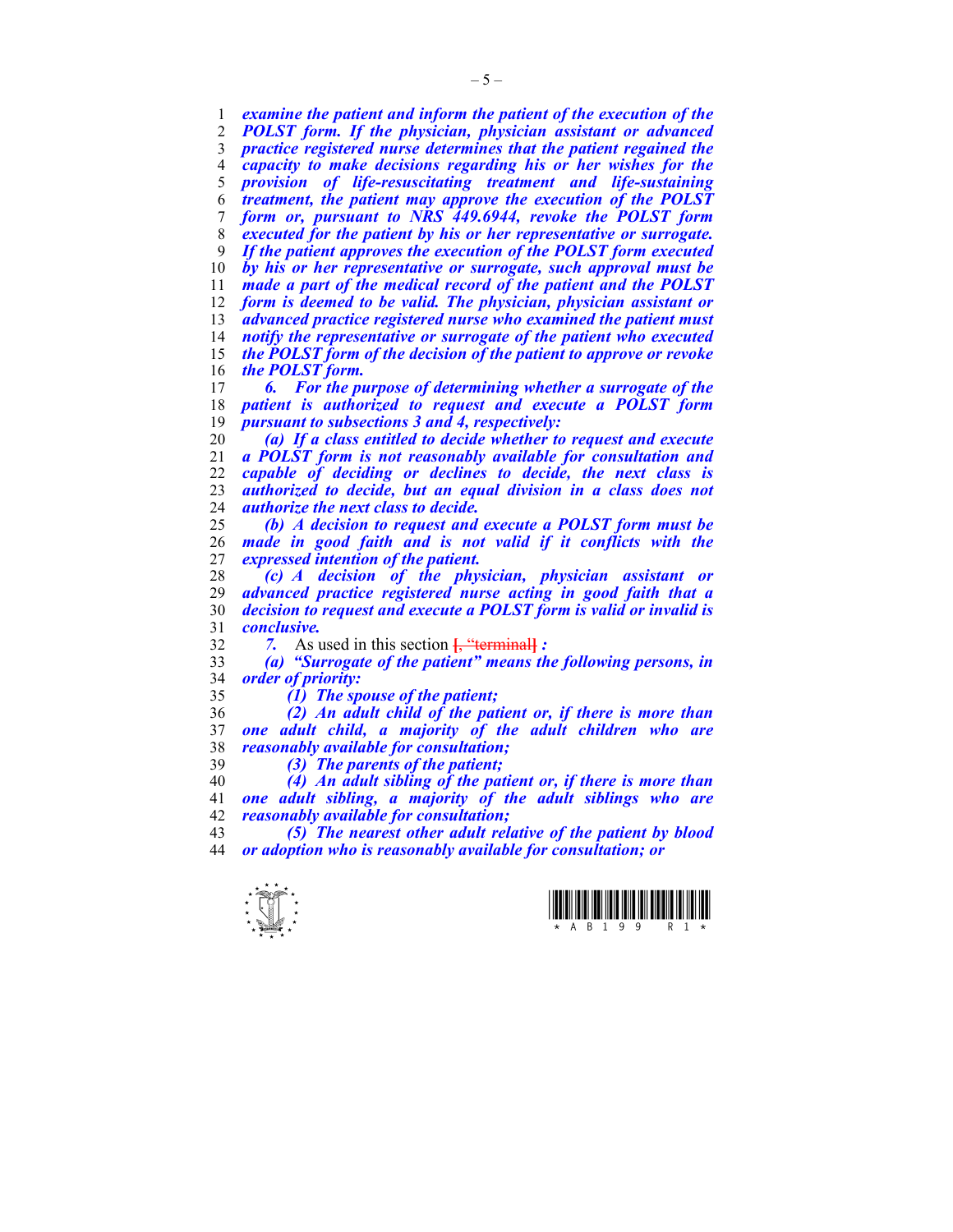1 *(6) An adult who has exhibited special care or concern for*  2 *the patient, is familiar with the values of the patient and willing*  3 *and able to make health care decisions for the patient.* 

4 **(b) "Terminal** condition" has the meaning ascribed to it in 5 NRS 449 590 NRS 449.590

6 **Sec. 10.** NRS 449.6944 is hereby amended to read as follows:

7 449.6944 1. A **[**Physician**]** *Provider* Order for Life-8 Sustaining Treatment form may be revoked at any time and in any 9 manner by:

10 (a) The patient who executed it **[**,**]** *or for whom a representative or surrogate executed it pursuant to NRS 449.6942,* if **[**competent,**]** *the patient is 18 years of age or older and the physician, physician assistant or advanced practice registered nurse determines that the patient has the capacity to make decisions regarding his or her wishes for the provision of life-resuscitating treatment and life-sustaining treatment;* **[w**ithout regard to his or her age or physical 17 condition;**]**

18 (b) **[**If**]** *Without regard to the patient's age or physical condition, if* the *physician, physician assistant or advanced practice registered nurse determines that the* patient **[**is 21 incompetent,**]** *lacks the capacity to make decisions regarding his or her wishes for the provision of life-resuscitating treatment and life-sustaining treatment,* the representative of the patient; or

24 (c) If the patient is less than 18 years of age, a parent or legal 25 guardian of the patient.

26 2. The revocation of a POLST form is effective upon the 27 communication to a provider of health care, by the patient or a 28 **[**witness to the revocation,**]** *person authorized to revoke a POLST*  29 *form pursuant to subsection 1,* of the desire to revoke the form. The 30 provider of health care to whom the revocation is communicated  $31$  shall:

32 (a) Make the revocation a part of the medical record of the 33 patient; or

34 (b) Cause the revocation to be made a part of the medical record of the patient.

36 **Sec. 11.** NRS 449.6946 is hereby amended to read as follows:

37 449.6946 1. If a valid **[**Physician**]** *Provider* Order for Life-38 Sustaining Treatment form sets forth a declaration, direction or 39 order which conflicts with a declaration, direction or order set forth 40 in one or more of the other types of advance directives:

41 (a) The declaration, direction or order set forth in the document 42 executed most recently is valid; and

43 (b) Any other declarations, directions or orders that do not 44 conflict with a declaration, direction or order set forth in another 45 document referenced in this subsection remain valid.

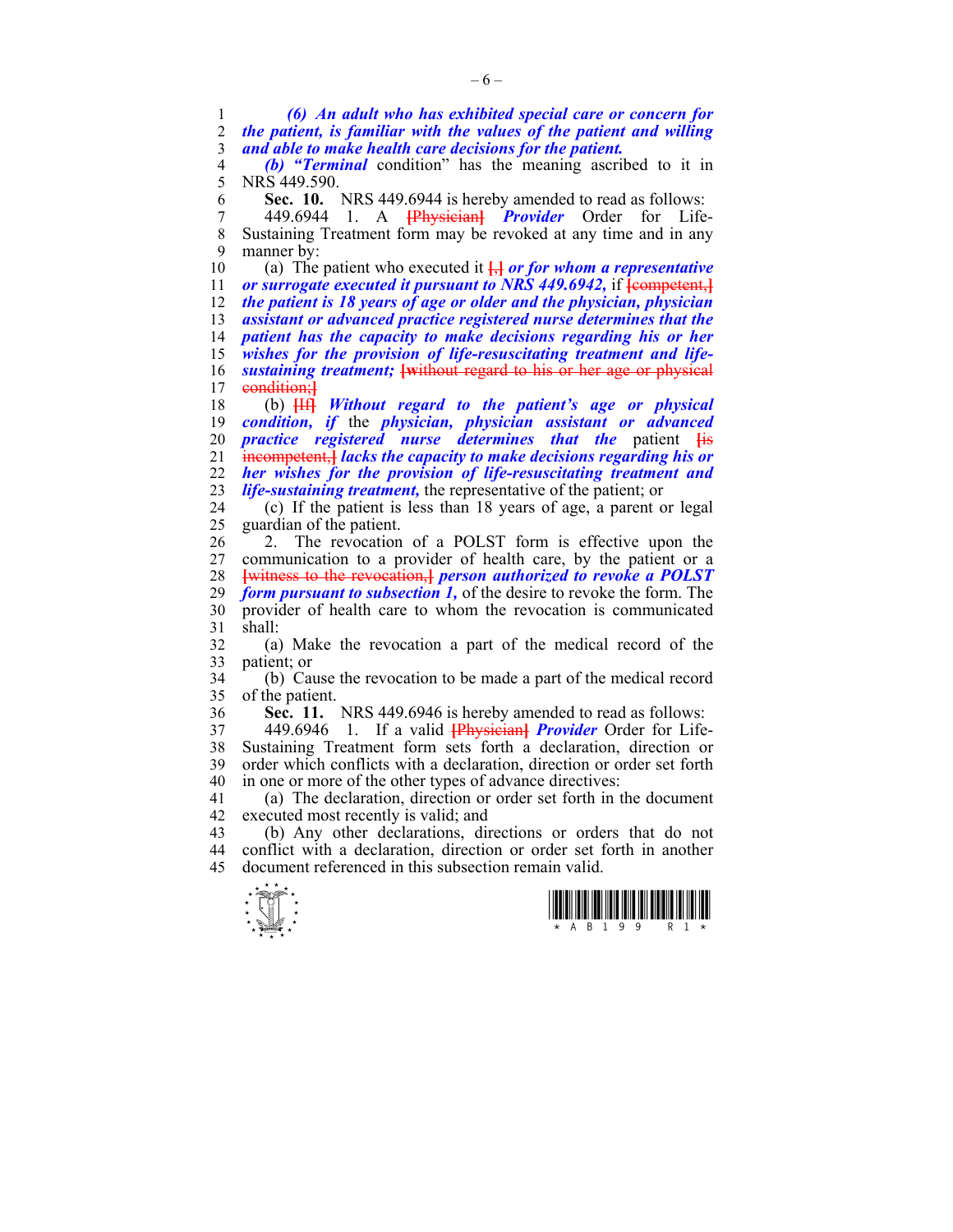1 2. If a valid POLST form sets forth a declaration, direction or 2 order to provide life-resuscitating treatment to a patient who also 3 possesses a do-not-resuscitate identification, a provider of health 4 care shall **{not}** provide life-resuscitating treatment if the **{do-not**-5 resuscitate identification is on the person of the patient when the 6 need for life-resuscitating treatment arises.**]** *declaration, direction*  7 *or order to provide life-resuscitating treatment set forth in the*  8 *valid POLST form was executed more recently than the issuance*  9 *of the do-not-resuscitate identification.*  10 **Sec. 12.** NRS 449.6948 is hereby amended to read as follows:

11 449.6948 1. A provider of health care is not guilty of 12 unprofessional conduct or subject to civil or criminal liability if:

13 (a) The provider of health care withholds emergency care or 14 life-sustaining treatment:

15 (1) In compliance with a **[**Physician**]** *Provider* Order for 16 Life-Sustaining Treatment form and the provisions of NRS 449.691 to 449.697, inclusive  $\overline{H}$ , and sections 2 to 5, inclusive, of this act: to 449.697, inclusive  $\frac{1}{2}$ , and sections 2 to 5, inclusive, of this act; 18 or

19 (2) In violation of a **[**Physician**]** *Provider* Order for Life-20 Sustaining Treatment form if the provider of health care is acting in 21 accordance with a declaration, direction or order set forth in one or 22 more of the other types of advance directives and:

23 (I) Complies with the provisions of NRS 449.695; or

24 (II) Reasonably and in good faith, at the time the 25 emergency care or life-sustaining treatment is withheld, is unaware 26 of the existence of the POLST form or believes that the POLST 27 form has been revoked pursuant to NRS 449.6944; or

28 (b) The provider of health care provides emergency care or life-<br>29 sustaining treatment: sustaining treatment:

30 (1) Pursuant to an oral or written request made by the patient, 31 the representative of the patient, or a parent or legal guardian of the 32 patient, who may revoke the POLST form pursuant to 33 NRS 449.6944;

34 (2) Pursuant to an observation that the patient, the 35 representative of the patient or a parent or legal guardian of the 36 patient has revoked, or otherwise indicated that he or she wishes to 37 revoke, the POLST form pursuant to NRS 449.6944; or

38 (3) In violation of a POLST form, if the provider of health 39 care reasonably and in good faith, at the time the emergency care or 40 life-sustaining treatment is provided, is unaware of the existence of 41 the POLST form or believes that the POLST form has been revoked 42 pursuant to NRS 449.6944.

43 2. A health care facility, ambulance service, fire-fighting 44 agency or other entity that employs a provider of health care is not 45 guilty of unprofessional conduct or subject to civil or criminal

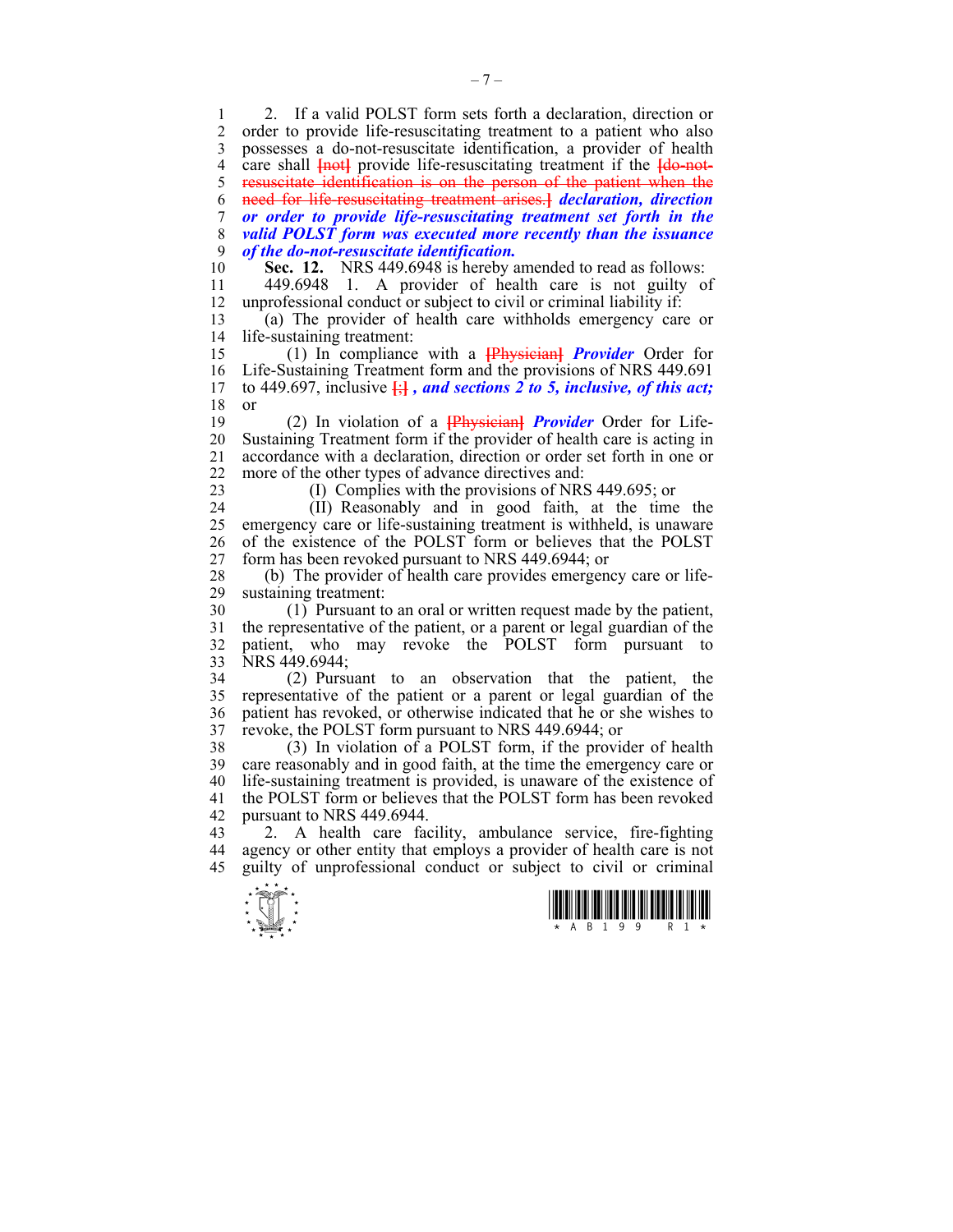1 liability for the acts or omissions of the employee carried out in 2 accordance with the provisions of subsection 1 accordance with the provisions of subsection 1.

3 **Sec. 13.** NRS 449.695 is hereby amended to read as follows:

4 449.695 1. Except as otherwise provided in this section and<br>5 NRS 449.6946, a provider of health care shall comply with a valid 5 NRS 449.6946, a provider of health care shall comply with a valid 6 **[**Physician**]** *Provider* Order for Life-Sustaining Treatment form, 7 regardless of whether the provider of health care is employed by a 8 health care facility or other entity affiliated with the physician *,* 9 *physician assistant or advanced practice registered nurse* who 10 executed the POLST form.

11 2. A physician *, physician assistant or advanced practice*  12 *registered nurse* may medically evaluate the patient and, based 13 upon the evaluation, may recommend new orders consistent with the most current information available about the patient's health status most current information available about the patient's health status 15 and goals of care. Before making a modification to a valid POLST 16 form, the physician *, physician assistant or advanced practice*  17 *registered nurse* shall consult the patient or, if the patient **[**is 18 incompetent,**]** *lacks decisional capacity,* shall make a reasonable 19 attempt to consult the representative of the patient and the patient's 20 attending physician **[**.**]** *, attending physician assistant or attending*  21 *advanced practice registered nurse.*

22 3. Except as otherwise provided in subsection 4, a provider of 23 health care who is unwilling or unable to comply with a valid 24 POLST form shall take all reasonable measures to transfer the 25 patient to a physician *, physician assistant, advanced practice*  26 *registered nurse* or health care facility so that the POLST form will 27 be followed.

28 4. Life-sustaining treatment must not be withheld or withdrawn 29 pursuant to a POLST form of a patient known to the attending 30 physician *, attending physician assistant or attending advanced*  31 *practice registered nurse* to be pregnant, so long as it is probable 32 that the fetus will develop to the point of live birth with the 33 continued application of life-sustaining treatment.

34 5. Nothing in this section requires a provider of health care to 35 comply with a valid POLST form if the provider of health care does 36 not have actual knowledge of the existence of the form.

37 **Sec. 14.** NRS 449.6952 is hereby amended to read as follows:

38 449.6952 1. Unless he or she has knowledge to the contrary, 39 a provider of health care may assume that a **[**Physician**]** *Provider*  40 Order for Life-Sustaining Treatment form complies with the 41 provisions of NRS 449.691 to 449.697, inclusive, *and sections 2 to*  42 *5, inclusive, of this act* and is valid.

43 2. The provisions of NRS 449.691 to 449.697, inclusive, *and*  44 *sections 2 to 5, inclusive, of this act* do not create a presumption 45 concerning the intention of a:



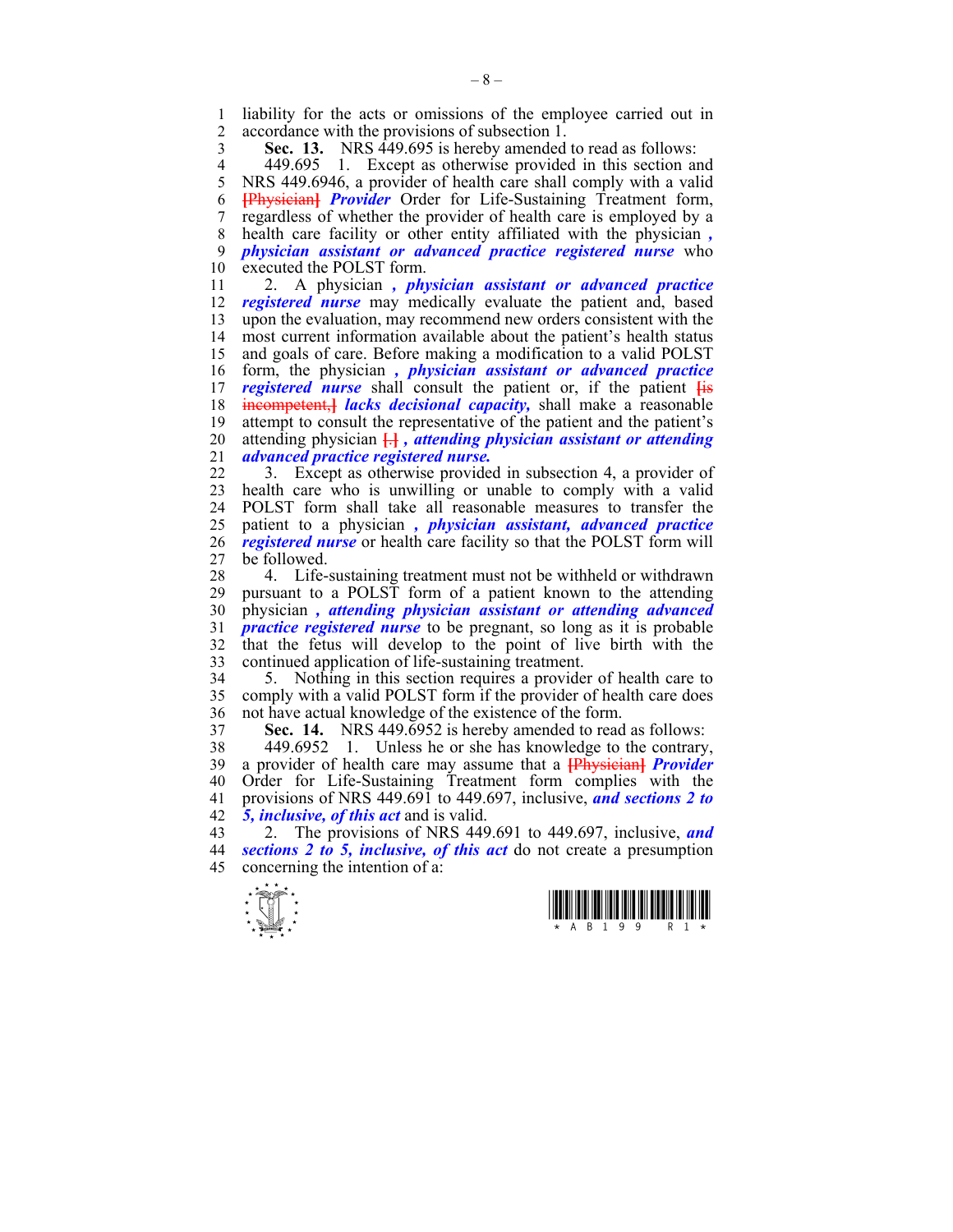1 (a) Patient if the patient, the representative of the patient or a parent or legal guardian of the patient has revoked the POLST form 3 pursuant to NRS 449.6944; or

4 (b) Person who has not executed a POLST form,<br>5  $\rightarrow$  concerning the use or withholding of emergency

 $\rightarrow$  concerning the use or withholding of emergency care or life-6 sustaining treatment.

7 **Sec. 15.** NRS 449.6954 is hereby amended to read as follows:

8 449.6954 1. Death that results when emergency care or life-9 sustaining treatment has been withheld pursuant to a **[**Physician**]** 10 **Provider** Order for Life-Sustaining Treatment form and in 11 accordance with the provisions of NRS 449.691 to 449.697, 12 inclusive, *and sections 2 to 5, inclusive, of this act* does not 13 constitute a suicide or homicide.

14 2. The execution of a POLST form does not affect the sale, 15 procurement or issuance of a policy of life insurance or an annuity, 16 nor does it affect, impair or modify the terms of an existing policy 17 of life insurance or an annuity. A policy of life insurance or an 18 annuity is not legally impaired or invalidated if emergency care or 19 life-sustaining treatment has been withheld from an insured who has 20 executed a POLST form, notwithstanding any term in the policy or 21 annuity to the contrary.

22 3. A person may not prohibit or require the execution of a 23 POLST form as a condition of being insured for, or receiving, health 24 care.

25 **Sec. 16.** NRS 449.6956 is hereby amended to read as follows:

26 449.6956 1. It is unlawful for:

27 (a) A provider of health care to willfully fail to transfer the care 28 of a patient in accordance with subsection 3 of NRS 449.695.<br>29 (b) A person to willfully conceal cancel deface or oblit

 $(b)$  A person to willfully conceal, cancel, deface or obliterate a 30 **[**Physician**]** *Provider* Order for Life-Sustaining Treatment form 31 without the consent of the patient who executed the form.

32 (c) A person to falsify or forge the POLST form of another 33 person, or willfully conceal or withhold personal knowledge of the 34 revocation of the POLST form of another person, with the intent to 35 cause the withholding or withdrawal of emergency care or life-36 sustaining treatment contrary to the wishes of the patient.

37 (d) A person to require or prohibit the execution of a POLST 38 form as a condition of being insured for, or receiving, health care in 39 violation of subsection 3 of NRS 449.6954.

40 (e) A person to coerce or fraudulently induce another to execute 41 a POLST form.

42 2. A person who violates any of the provisions of this section is 43 guilty of a misdemeanor.



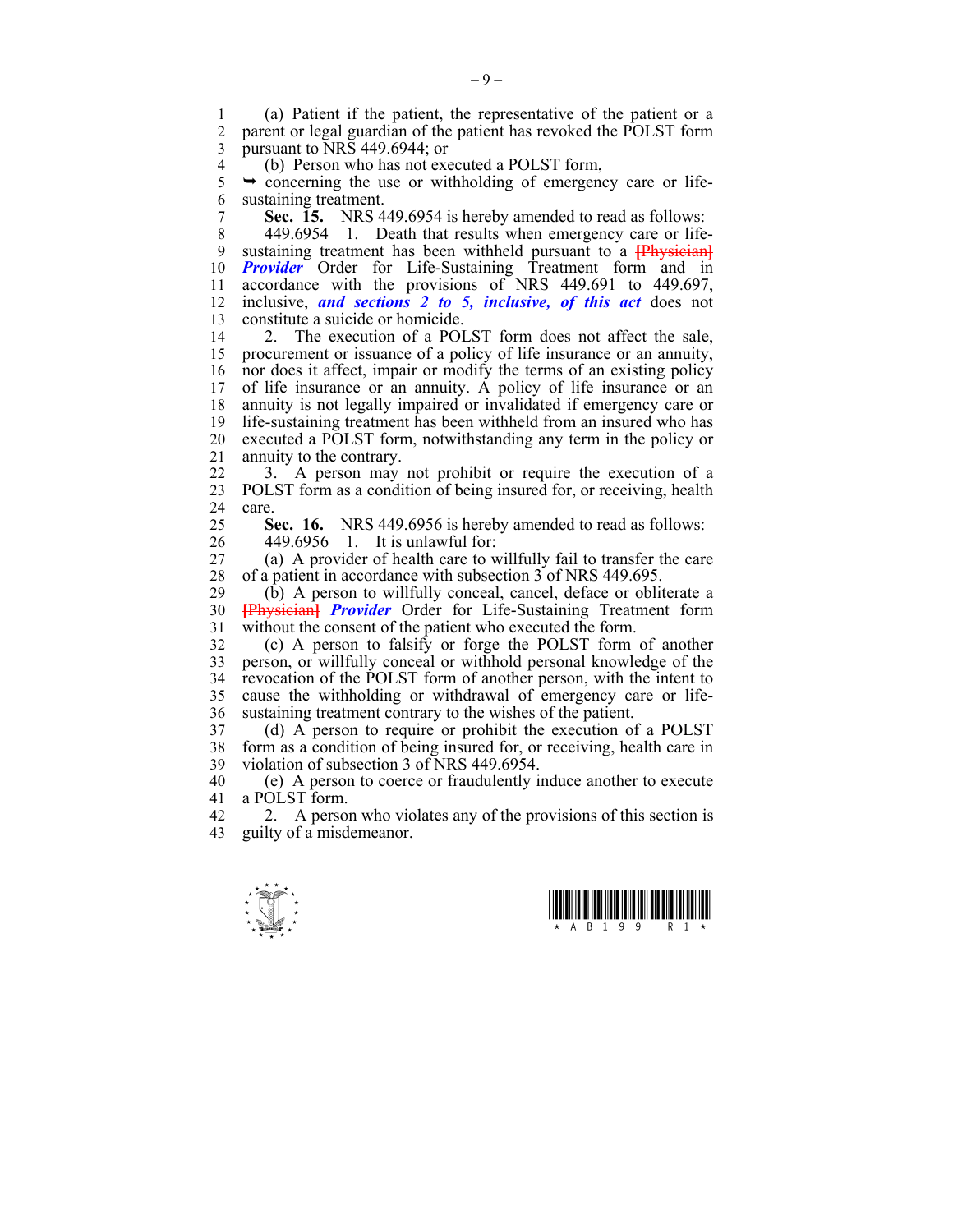**1 Sec. 17.** NRS 449.696 is hereby amended to read as follows:<br>2 449.696 1 A **Financipal Provider** Order for Life-Sustaining 2 449.696 1. A **[**Physician**]** *Provider* Order for Life-Sustaining 3 Treatment form executed in another state in compliance with the 4 laws of that state or this State is valid for the purposes of NRS<br>5 449.691 to 449.697, inclusive  $\frac{1}{2}$ , and sections 2 to 5, inclusive, of 5 449.691 to 449.697, inclusive **[**.**]** *, and sections 2 to 5, inclusive, of*  6 *this act.* 7 2. As used in this section, "state" includes the District of 8 Columbia, the Commonwealth of Puerto Rico and a territory or 9 insular possession subject to the jurisdiction of the United States. 10 **Sec. 18.** NRS 449.905 is hereby amended to read as follows: 11 449.905 "Advance directive" means an advance directive for 12 health care. The term includes: 13 1. A declaration governing the withholding or withdrawal of 14 life-sustaining treatment as set forth in NRS 449.535 to 449.690, 15 inclusive; 16 2. A durable power of attorney for health care as set forth in 17 NRS 162A.700 to 162A.865, inclusive: NRS 162A.700 to 162A.865, inclusive; 18 3. A do-not-resuscitate order as defined in NRS 450B.420; and 19 4. A **[**Physician**]** *Provider* Order for Life-Sustaining Treatment 20 form as defined in NRS 449.693. 21 **Sec. 19.** (Deleted by amendment.) 22 **Sec. 20.** (Deleted by amendment.) 23 **Sec. 21.** NRS 449.945 is hereby amended to read as follows: 24 449.945 1. The provisions of NRS 449.900 to 449.965, 25 inclusive, do not require a provider of health care to inquire whether 26 a patient has an advance directive registered on the Registry or to 27 access the Registry to determine the terms of the advance directive. 28 2. A provider of health care who relies in good faith on the 29 provisions of an advance directive retrieved from the Registry is 30 immune from criminal and civil liability as set forth in: 31 (a) NRS 449.630, if the advance directive is a declaration 32 governing the withholding or withdrawal of life-sustaining treatment 33 executed pursuant to NRS 449.535 to 449.690, inclusive, or a 34 durable power of attorney for health care executed pursuant to NRS 35 162A.700 to 162A.865, inclusive; 36 (b) NRS 449.691 to 449.697, inclusive, *and sections 2 to 5,*  37 *inclusive, of this act,* if the advance directive is a **[**Physician**]** 38 *Provider* Order for Life-Sustaining Treatment form; or 39 (c) NRS 450B.540, if the advance directive is a do-not-40 resuscitate order as defined in NRS 450B.420. 41 **Sec. 22.** NRS 450B.470 is hereby amended to read as follows: 42 450B.470 "Qualified patient" means: 43 1. A patient 18 years of age or older who has been determined 44 by the patient's attending physician to be in a terminal condition and 45 who:



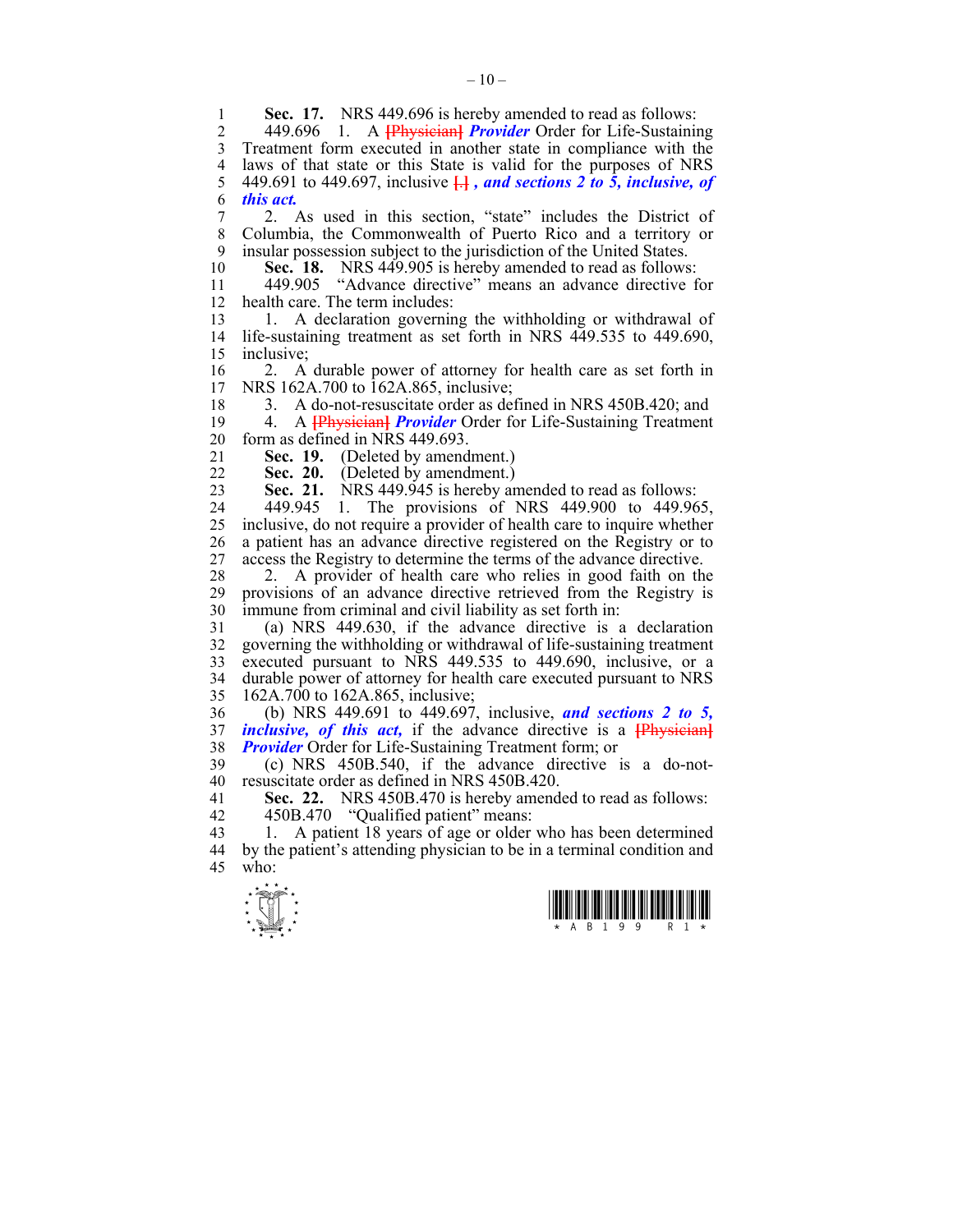1 (a) Has executed a declaration in accordance with the requirements of NRS 449.600;

3 (b) Has executed a **[**Physician**]** *Provider* Order for Life-4 Sustaining Treatment form pursuant to NRS 449.691 to 449.697,<br>5 inclusive, and sections 2 to 5, inclusive, of this act, if the form 5 inclusive, *and sections 2 to 5, inclusive, of this act,* if the form 6 provides that the patient is not to receive life-resuscitating treatment;<br>7 or  $\begin{array}{cc} 7 & or \\ 8 & 7 \end{array}$ 

8 (c) Has been issued a do-not-resuscitate order pursuant to 9 NRS 450B.510.

10 2. A patient who is less than 18 years of age and who:

11 (a) Has been determined by the patient's attending physician to 12 be in a terminal condition; and

13 (b) Has executed a Physician Order for Life-Sustaining 14 Treatment form pursuant to NRS 449.691 to 449.697, inclusive, if 15 the form provides that the patient is not to receive life-resuscitating 16 treatment or has been issued a do-not-resuscitate order pursuant to 17 NRS 450B 510 NRS 450B.510.

18 **Sec. 23.** NRS 450B.520 is hereby amended to read as follows: 19 450B.520 Except as otherwise provided in NRS 450B.525:

20 1. A qualified patient may apply to the health authority for a 21 do-not-resuscitate identification by submitting an application on a 22 form provided by the health authority. To obtain a do-not-resuscitate 23 identification, the patient must comply with the requirements 24 prescribed by the board and sign a form which states that the patient 25 has informed each member of his or her family within the first 26 degree of consanguinity or affinity, whose whereabouts are known 27 to the patient, or if no such members are living, the patient's legal 28 guardian, if any, or if he or she has no such members living and has 29 no legal guardian, his or her caretaker, if any, of the patient's 30 decision to apply for an identification.

31 2. An application must include, without limitation:

32 (a) Certification by the patient's attending physician that the 33 patient suffers from a terminal condition;

34 (b) Certification by the patient's attending physician that 35 the patient is capable of making an informed decision or, when the 36 patient was capable of making an informed decision, that the 37 patient:

38 (1) Executed:

39 (I) A written directive that life-resuscitating treatment be 40 withheld under certain circumstances;

41 (II) A durable power of attorney for health care pursuant 42 to NRS 162A.700 to 162A.865, inclusive; or

43 (III) A **[**Physician**]** *Provider* Order for Life-Sustaining 44 Treatment form pursuant to NRS 449.691 to 449.697, inclusive, *and* 



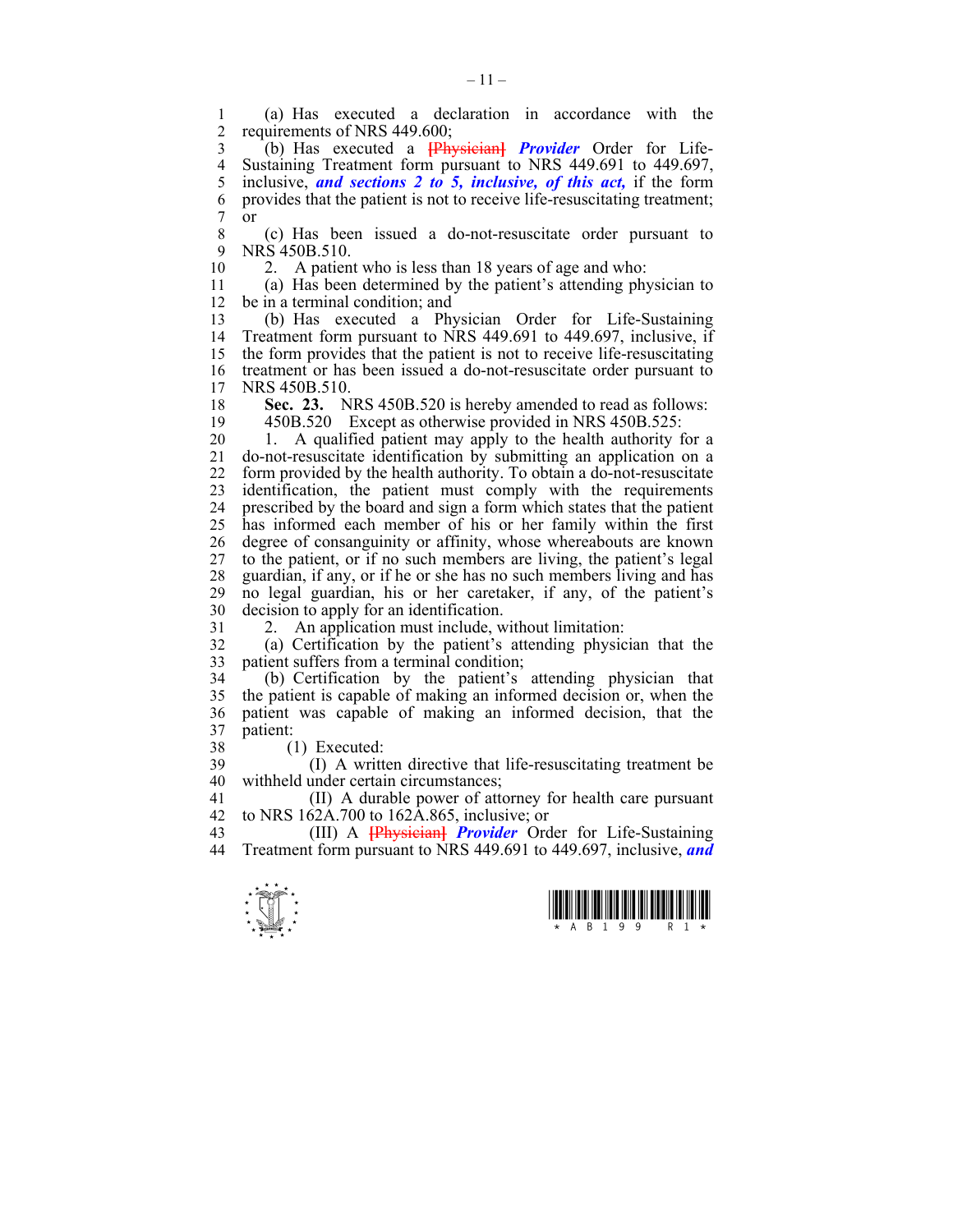$\frac{1}{\sqrt{2}}$ 1 **sections 2 to 5, inclusive, of this act,** if the form provides that the container is not to receive life-resuscitating treatment: or patient is not to receive life-resuscitating treatment; or 3 (2) Was issued a do-not-resuscitate order pursuant to 4 NRS 450B.510;<br>5 (c) A stater 5 (c) A statement that the patient does not wish that life-6 resuscitating treatment be undertaken in the event of a cardiac or 7 respiratory arrest; 8 (d) The name, signature and telephone number of the patient's 9 attending physician; and 10 (e) The name and signature of the patient or the agent who is 11 authorized to make health care decisions on the patient's behalf 12 pursuant to a durable power of attorney for health care decisions. 13 **Sec. 24.** NRS 450B.525 is hereby amended to read as follows: 14 450B.525 1. A parent or legal guardian of a minor may apply 15 to the health authority for a do-not-resuscitate identification on 16 behalf of the minor if the minor has been:<br>17 (a) Determined by his or her attend (a) Determined by his or her attending physician to be in a 18 terminal condition; and 19 (b) Issued a do-not-resuscitate order pursuant to NRS 450B.510. 20 2. To obtain such a do-not-resuscitate identification, the parent 21 or legal guardian must: 22 (a) Submit an application on a form provided by the health 23 authority; and 24 (b) Comply with the requirements prescribed by the board. 25 3. An application submitted pursuant to subsection 2 must 26 include, without limitation: 27 (a) Certification by the minor's attending physician that the  $\frac{28}{29}$  minor: 29 (1) Suffers from a terminal condition; and 30 (2) Has executed a **[**Physician**]** *Provider* Order for Life-31 Sustaining Treatment form pursuant to NRS 449.691 to 449.697, 32 inclusive, *and sections 2 to 5, inclusive, of this act,* if the form 33 provides that the minor is not to receive life-resuscitating treatment 34 or has been issued a do-not-resuscitate order pursuant to 35 NRS 450B.510; 36 (b) A statement that the parent or legal guardian of the minor 37 does not wish that life-resuscitating treatment be undertaken in the 38 event of a cardiac or respiratory arrest; 39 (c) The name of the minor; 40 (d) The name, signature and telephone number of the minor's 41 attending physician; and 42 (e) The name, signature and telephone number of the minor's 43 parent or legal guardian. 44 4. The parent or legal guardian of the minor may revoke the 45 authorization to withhold life-resuscitating treatment by removing or

 $-12-$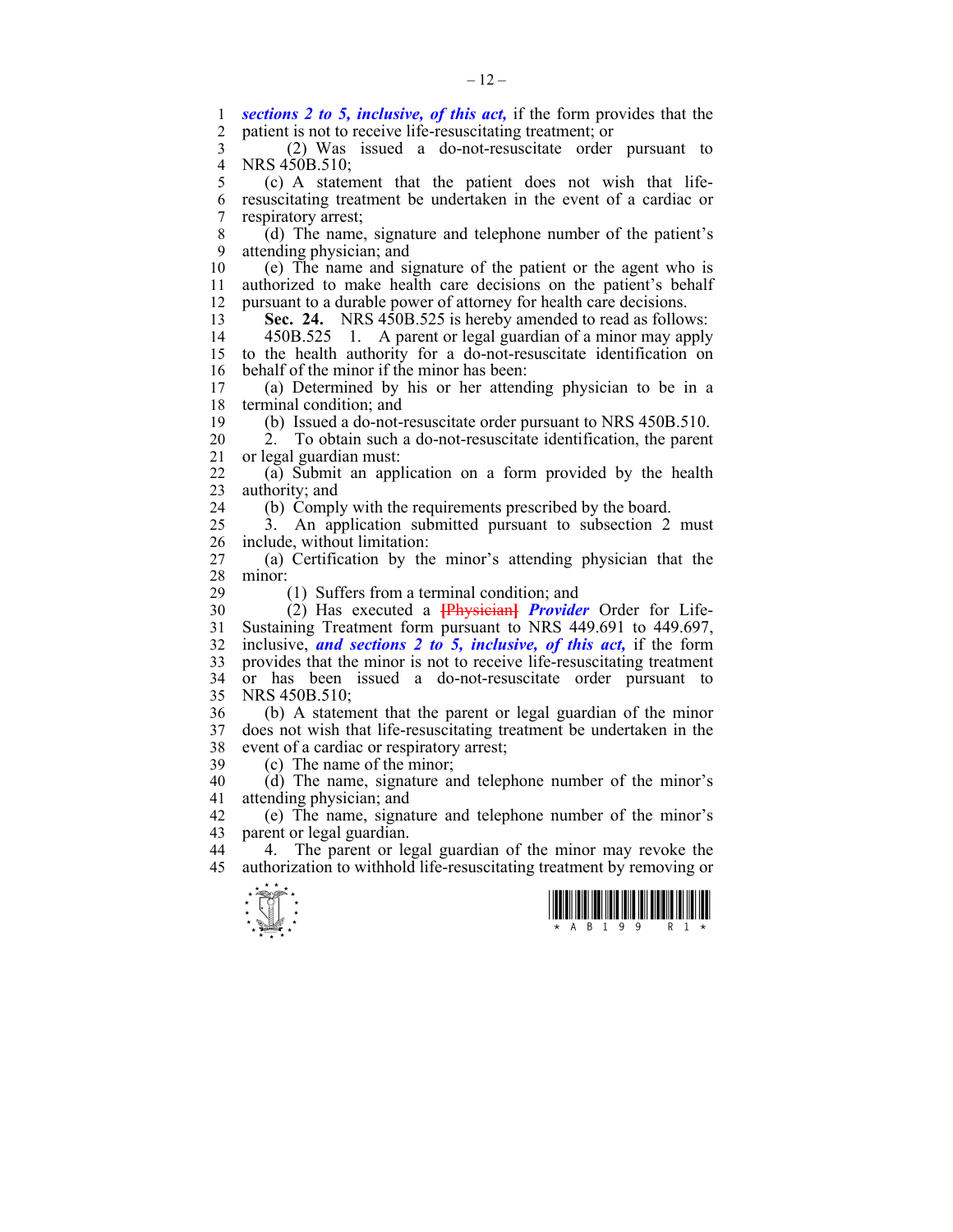1 destroying or requesting the removal or destruction of the<br>2 identification or otherwise indicating to a person that he or she identification or otherwise indicating to a person that he or she 3 wishes to have the identification removed or destroyed.

4 5. If, in the opinion of the attending physician, the minor is of sufficient maturity to understand the nature and effect of sufficient maturity to understand the nature and effect of 6 withholding life-resuscitating treatment:

7 (a) The do-not-resuscitate identification obtained pursuant to this section is not effective without the assent of the minor.

9 (b) The minor may revoke the authorization to withhold life-10 resuscitating treatment by removing or destroying or requesting the 11 removal or destruction of the identification or otherwise indicating 12 to a person that the minor wishes to have the identification removed 13 or destroyed.

14 **Sec. 25.** NRS 451.595 is hereby amended to read as follows:

15 451.595 1. As used in this section:

16 (a) "Advance health-care directive" means a power of attorney for health care or other record signed by a prospective donor, or 18 executed in the manner set forth in NRS 162A.790, containing the 19 prospective donor's direction concerning a health-care decision for 20 the prospective donor.

21 (b) "Declaration" means a record signed by a prospective donor, 22 or executed as set forth in NRS 449.600, specifying the 23 circumstances under which life-sustaining treatment may be 24 withheld or withdrawn from the prospective donor. The term 25 includes a **[**Physician**]** *Provider* Order for Life-Sustaining Treatment 26 form executed pursuant to NRS 449.691 to 449.697, inclusive **[**.**]** *,*  27 *and sections 2 to 5, inclusive, of this act.*

28 (c) "Health-care decision" means any decision made regarding the health care of the prospective donor.

30 2. If a prospective donor has a declaration or advance health-31 care directive and the terms of the declaration or advance health-32 care directive and the express or implied terms of the potential 33 anatomical gift are in conflict concerning the administration of 34 measures necessary to ensure the medical suitability of a part for 35 transplantation or therapy:

36 (a) The attending physician of the prospective donor shall confer 37 with the prospective donor to resolve the conflict or, if the 38 prospective donor is incapable of resolving the conflict, with:

39 (1) An agent acting under the declaration or advance health-40 care directive of the prospective donor; or

41 (2) If an agent is not named in the declaration or advance 42 health-care directive or the agent is not reasonably available, any 43 other person authorized by law, other than by a provision of NRS 44 451.500 to 451.598, inclusive, to make a health-care decision for the 45 prospective donor.